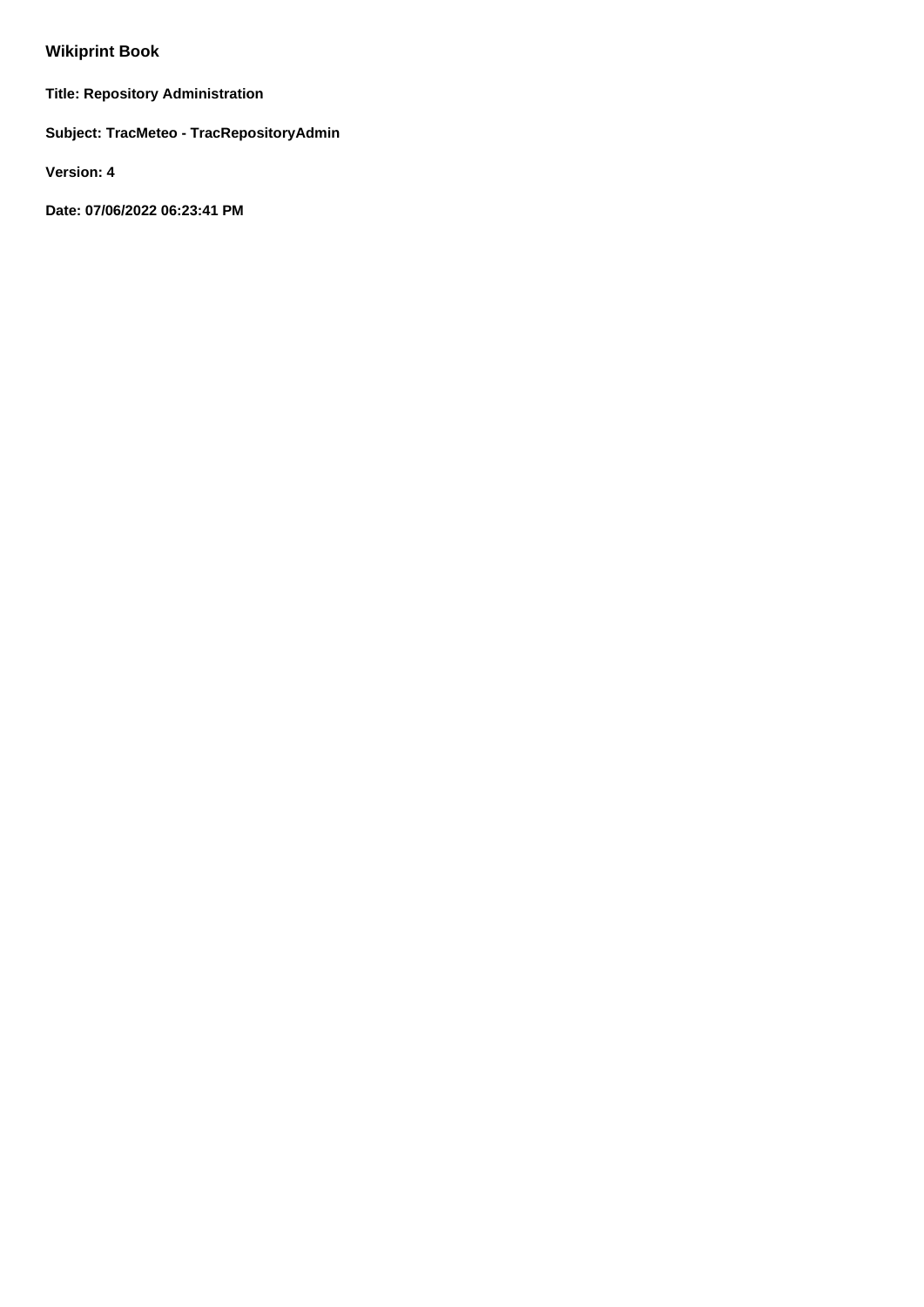## **Table of Contents**

| <b>Repository Administration</b>              |  |
|-----------------------------------------------|--|
| Quick start                                   |  |
| Specifying repositories                       |  |
| In trac.ini                                   |  |
| In the database                               |  |
| Repository synchronization                    |  |
| Explicit synchronization                      |  |
| Per-request synchronization                   |  |
| Migration from a single-repository setup      |  |
| Troubleshooting                               |  |
| My trac-post-commit-hook doesn't work anymore |  |
|                                               |  |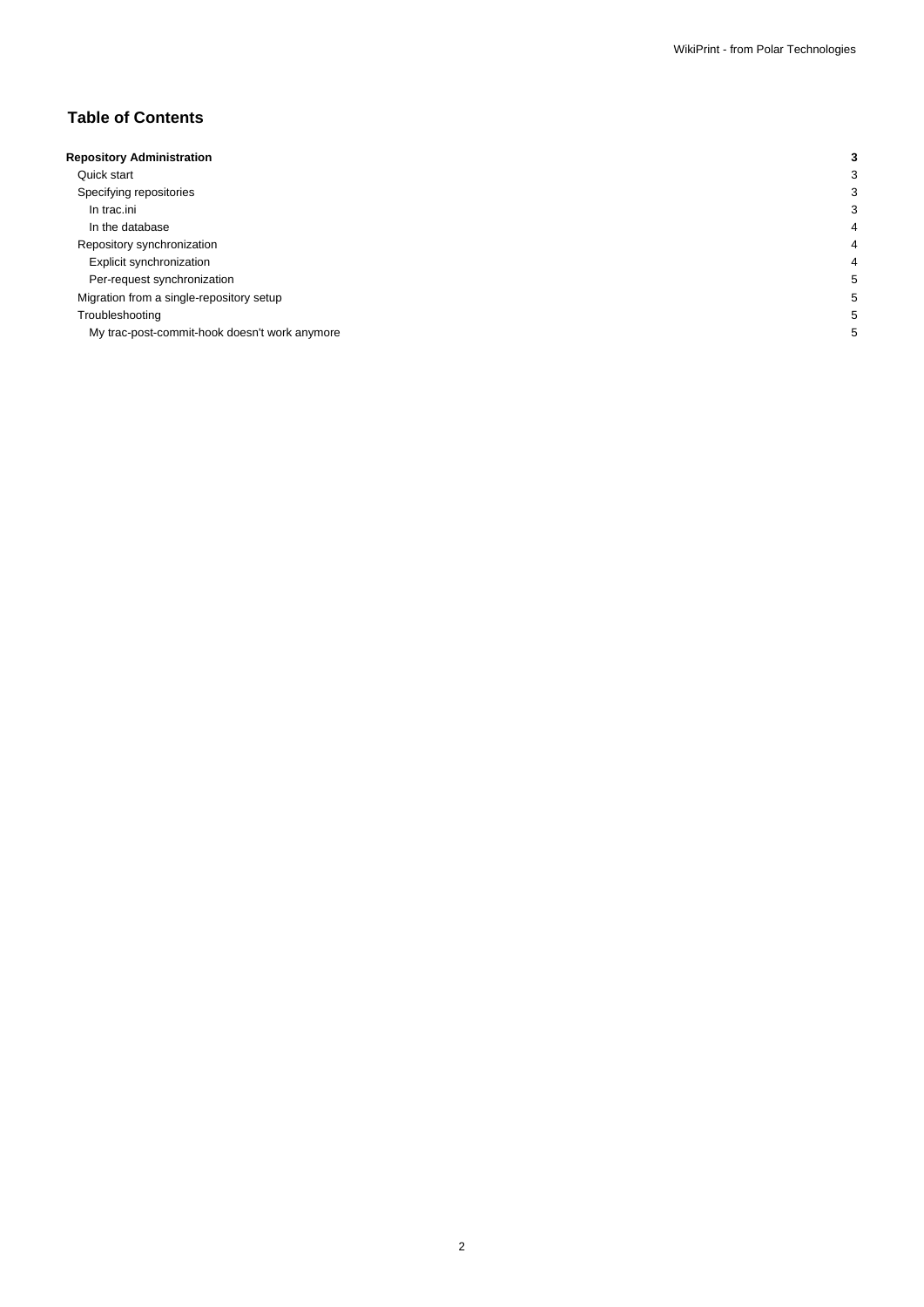## **Repository Administration**

## **Quick start**

- Manage repositories in the "Repository" admin panel, with trac-admin or in the [repositories] section of [trac.ini.](https://meteo.unican.es/trac/wiki/TracIni#repositories-section)
- Set up a call to trac-admin \$ENV changeset added \$REPO \$REV in the post-commit hook of each repository. Additionally, add a call to trac-admin \$ENV changeset modified \$REPO \$REV in the post-revprop-change hook of repositories allowing revision property changes.
- Set the [trac] repository\_sync\_per\_request option to an empty value to disable per-request syncing.

## **Specifying repositories**

Starting with 0.12, Trac can handle more than one repository per environment. The pre-0.12 way of specifying the repository with the repository\_dir and repository\_type options in the [trac] section of [trac.ini](https://meteo.unican.es/trac/wiki/TracIni) is still supported, but two new mechanisms allow including additional repositories into an environment.

It is also possible to define aliases of repositories, that act as "pointers" to real repositories. This can be useful when renaming a repository, to avoid breaking all the links to the old name.

A number of attributes can be associated with each repository, which define the repository's location, type, name and how it is displayed in the source browser. The following attributes are supported:

| <b>Attribute</b> | <b>Description</b>                                                                                                                                                                                                                                                                                                 |
|------------------|--------------------------------------------------------------------------------------------------------------------------------------------------------------------------------------------------------------------------------------------------------------------------------------------------------------------|
| alias            | A repository having an alias attribute is an alias to a real repository. All<br>TracLinks referencing the alias resolve to the aliased repository. Note that<br>multiple indirection is not supported, so an alias must always point to a real<br>repository. The alias and dir attributes are mutually exclusive. |
| description      | The text specified in the description attribute is displayed below the<br>top-level entry for the repository in the source browser. It supports<br>WikiFormatting.                                                                                                                                                 |
| dir              | The dir attribute specifies the location of the repository in the filesystem.<br>It corresponds to the value previously specified in the option [trac]<br>repository_dir. The alias and dir attributes are mutually<br>exclusive.                                                                                  |
| hidden           | When set to true, the repository is hidden from the repository index page<br>in the source browser. Browsing the repository is still possible, and links<br>referencing the repository remain valid.                                                                                                               |
| name             | The name attribute specifies the leading path element to the repository.                                                                                                                                                                                                                                           |
| type             | The type attribute sets the type of version control system used by the<br>repository. Trac supports Subversion out-of-the-box, and plugins add<br>support for many other systems. If type is not specified, it defaults to the<br>value of the [trac] repository_type option.                                      |
| url              | The url attribute specifies the root URL to be used for checking out from<br>the repository. When specified, a "Repository URL" link is added to the<br>context navigation links in the source browser, that can be copied into the<br>tool used for creating the working copy.                                    |

The name attribute and one of alias or dir are mandatory. All others are optional.

After adding a repository, the cache for that repository must be re-synchronized once with the trac-admin \$ENV repository resync command.

repository resync <repos>

Re-synchronize Trac with a repository.

## **In trac.ini**

Repositories and repository attributes can be specified in the [repositories] section of [trac.ini.](https://meteo.unican.es/trac/wiki/TracIni#repositories-section) Every attribute consists of a key structured as {name}. {attribute} and the corresponding value separated with an equal sign (=). The name of the default repository is empty.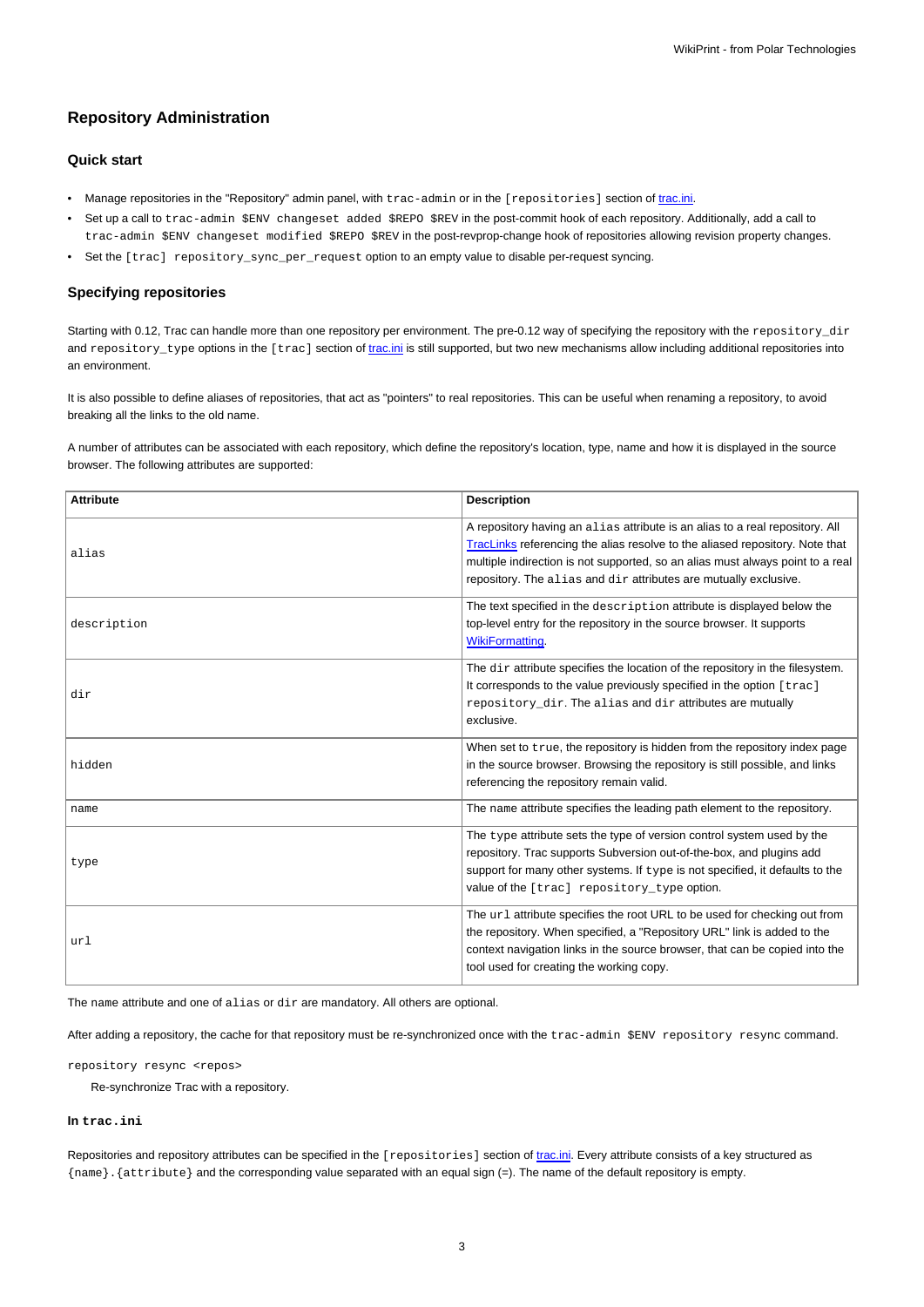The main advantage of specifying repositories in trac.ini is that they can be inherited from a [global configuration](https://meteo.unican.es/trac/wiki/TracIni#GlobalConfiguration) (see the global configuration section of [TracIni\)](https://meteo.unican.es/trac/wiki/TracIni). One drawback is that, due to limitations in the ConfigParser class used to parse trac.ini, the repository name is always all-lowercase.

The following example defines two Subversion repositories named project and lib, and a hidden alias to project as the default repository. This is a typical use case where a Trac environment previously had a single repository (the project repository), and was converted to multiple repositories. The alias ensures that links predating the change continue to resolve to the project repository.

#### **[repositories]**

```
project.dir = /var/repos/project
project.description = This is the ''main'' project repository.
project.type = svn
project.url = http://example.com/svn/project
lib.dir = /var/repos/lib
lib.description = This is the secondary library code.
lib.type = svn
lib.url = http://example.com/svn/lib
.alias = project
.hidden = true
```
Note that name.alias = target makes name an alias for the target repo, not the other way around.

#### **In the database**

Repositories can also be specified in the database, using either the "Repositories" admin panel under "Version Control", or the trac-admin \$ENV repository commands.

The admin panel shows the list of all repositories defined in the Trac environment. It allows adding repositories and aliases, editing repository attributes and removing repositories. Note that repositories defined in trac.ini are displayed but cannot be edited.

The following [trac-admin](https://meteo.unican.es/trac/wiki/TracAdmin) commands can be used to perform repository operations from the command line.

repository add <repos> <dir> [type]

Add a repository <repos> located at <dir>, and optionally specify its type.

repository alias <name> <target>

Create an alias <name> for the repository <target>.

repository remove <repos>

Remove the repository <repos>.

repository set <repos> <key> <value>

Set the attribute <key> to <value> for the repository <repos>.

Note that the default repository has an empty name, so it will likely need to be quoted when running trac-admin from a shell. Alternatively, the name "(default)" can be used instead, for example when running trac-admin in interactive mode.

### **Repository synchronization**

Prior to 0.12, Trac synchronized its cache with the repository on every HTTP request. This approach is not very efficient and not practical anymore with multiple repositories. For this reason, explicit synchronization through post-commit hooks was added.

There is also new functionality in the form of a repository listener extension point (IRepositoryChangeListener) that is triggered by the post-commit hook when a changeset is added or modified, and can be used by plugins to perform actions on commit.

#### **Explicit synchronization**

This is the preferred method of repository synchronization. It requires setting the [trac] repository\_sync\_per\_request option in [trac.ini](https://meteo.unican.es/trac/wiki/TracIni#trac-section) to an empty value, and adding a call to trac-admin in the post-commit hook of each repository. Additionally, if a repository allows changing revision metadata, a call to trac-admin must be added to the post-revprop-change hook as well.

changeset added <repos> <rev> [?]

Notify Trac that one or more changesets have been added to a repository.

changeset modified <repos> <rev> [?]

Notify Trac that metadata on one or more changesets in a repository has been modified.